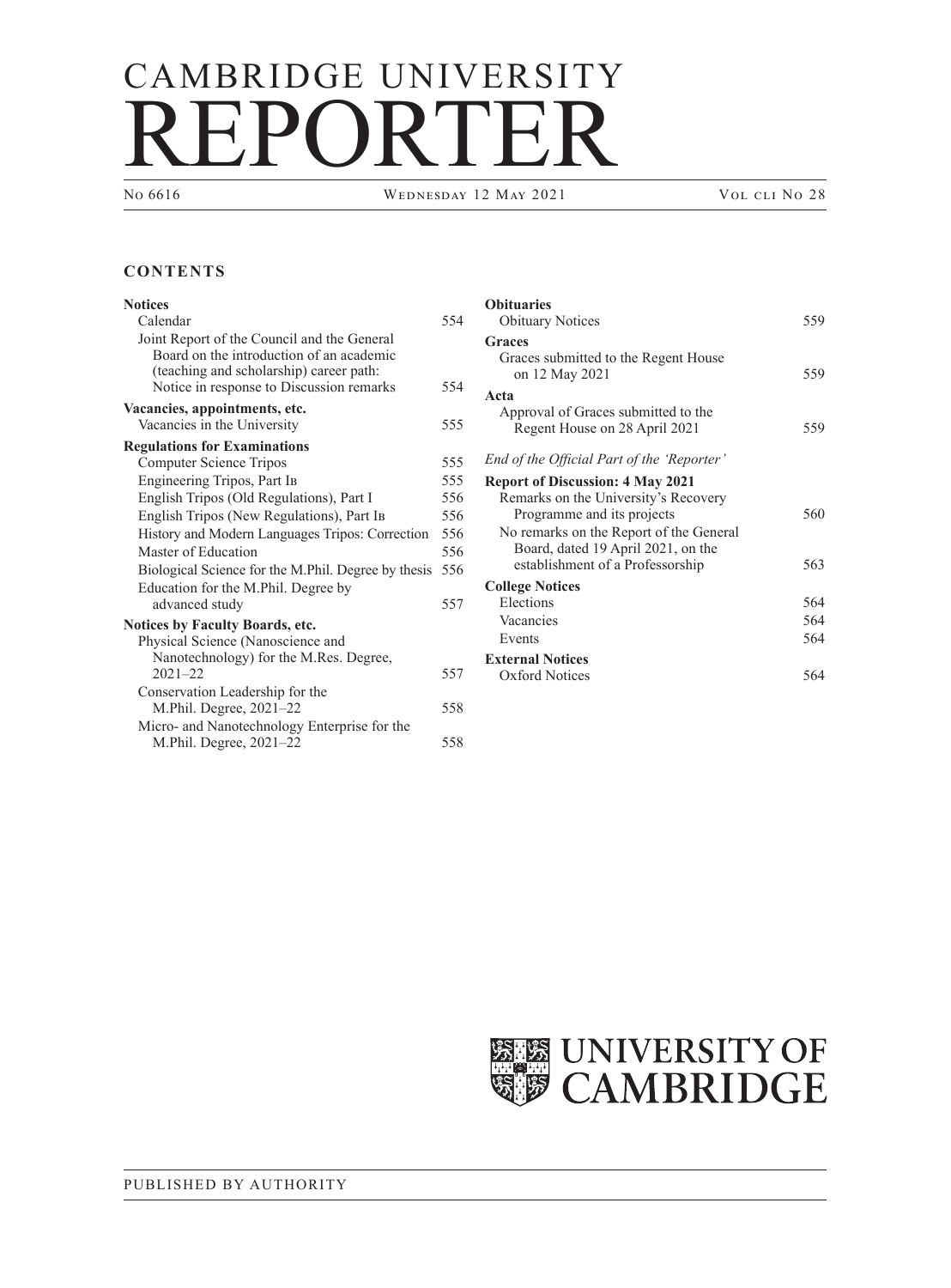#### <span id="page-1-0"></span>**NOTICES**

## **Calendar**

- 13 May, *Thursday*. Ascension day. Scarlet day.
- 21 May, *Friday*. Easter Term divides.
- 22 May, *Saturday*. Congregation of the Regent House at 11 a.m. (degrees in absence only).
- 23 May, *Sunday*. Whitsunday. Scarlet day. Preacher before the University at 10.30 a.m., The Most Revd and Rt Hon. Justin Welby, Honorary Fellow of Trinity College, Lord Archbishop of Canterbury (Ramsden Preacher).
- 30 May, *Sunday*. Trinity Sunday. Scarlet day.

1 June, *Tuesday.* Discussion via videoconference at 2 p.m.

# **Joint Report of the Council and the General Board on the introduction of an academic (teaching and scholarship) career path: Notice in response to Discussion remarks**

#### *6 May 2021*

The Council has received the remarks made at the Discussion on 20 April 2021 concerning the above Report (*Reporter*, 2020–21: [6612, p.](https://www.admin.cam.ac.uk/reporter/2020-21/weekly/6612/6612.pdf#page=13) 454 and [6614, p.](https://www.admin.cam.ac.uk/reporter/2020-21/weekly/6614/6614.pdf#page=35) 527).

The Council notes and welcomes the numerous statements of support for the Report, not only from teaching-focused staff who would be offered the appropriate status, job titles and career path for the first time, but also from Heads of institution and other senior academic colleagues including Professor Ferran, Professor Virgo, Professor Colledge, Professor Durkan, Professor Osborne, Dr Keeler and Professor Sanders. The Council recognises the depth of feeling expressed by Mr Basso, Dr Chalfen, Dr Khalil, Ms Mentchen and Dr Radić who reflect on how 'long-awaited' and 'long overdue' these proposals are, and that this sentiment is also expressed by several other contributors.

The Council agrees with Professor Evans that academics require both expertise and job security and this Report aims to enhance the employment and career status of staff who have to date been overlooked. Professor Evans further links academic expertise solely to the conduct of research, but the Council believes that teaching-focused staff demonstrate their expertise through their research-informed and scholarly teaching and that the career path outlined in the Report provides an opportunity for recognition of that expertise. Professor Evans suggests that the Report's restriction of automatic sabbatical rights to research and teaching academics will not provide academic teaching and scholarship staff with the ability to engage effectively in independent pursuit of knowledge. And yet, as Professor Colledge remarks, teaching-focused staff in his Department have produced considerable scholarly outputs 'although they have less time available for their primary research than other academics due to their high teaching loads'. This reflection of the existing outputs of teaching-focused staff is further reiterated by Professor Sanders and Professor Osborne and the Council therefore believes that the provisions set out in the Report to enable scholarship to take place are appropriate.

Professor Evans expresses concern about how other universities may have persuaded academic staff to become 'teaching-only' or face redundancy, in relation to the opportunity provided in the Report for staff to change career path. The Council wishes to remind the Regent House that established officers are afforded protections within Statutes and Ordinances and reiterates the wording of the Report in paragraph 20 that 'no member of staff may be constrained to change pathways against their will or against the best interests of their career development'. This commitment is reiterated by Ms Wyburd. Professor Ferran recognises the risk of unintended consequences, but suggests that 'the way to deal with this risk is to monitor and manage it'.

The Council agrees with Professor Evans that, in comparison with the 2014 proposals, this Report does more than a 'mere tidying up' of the positions of a small number of staff. Indeed, it was because the 2014 proposals were not sufficiently inclusive, as Ms Wyburd remarks, of all teaching-focused staff, that it was not pursued.

Mr Allen raises concerns expressed previously by the Board of Scrutiny about the 'growing practice' of filling posts on an unestablished basis, in relation to the duality of established and unestablished titles set out in paragraph 30 of the Report. As the Report indicates, there may be good reasons of business efficiency for needing on occasion to appoint to unestablished academic teaching and scholarship roles. The recent DfE White Paper on freedom of speech states that as well as strengthening the legislative framework and enforcement mechanisms in relation to both free speech and academic freedom, the government is also exploring ways to ensure that academic staff have robust contractual protections in place that secure their right to academic freedom. The Council will look at parity of protection between established and unestablished academics in the context of the measures proposed to implement the suggestions in the White Paper.

The Council is submitting a Grace ([Grace](#page-6-0) 1, p. 559) for approval of the recommendations of this Report.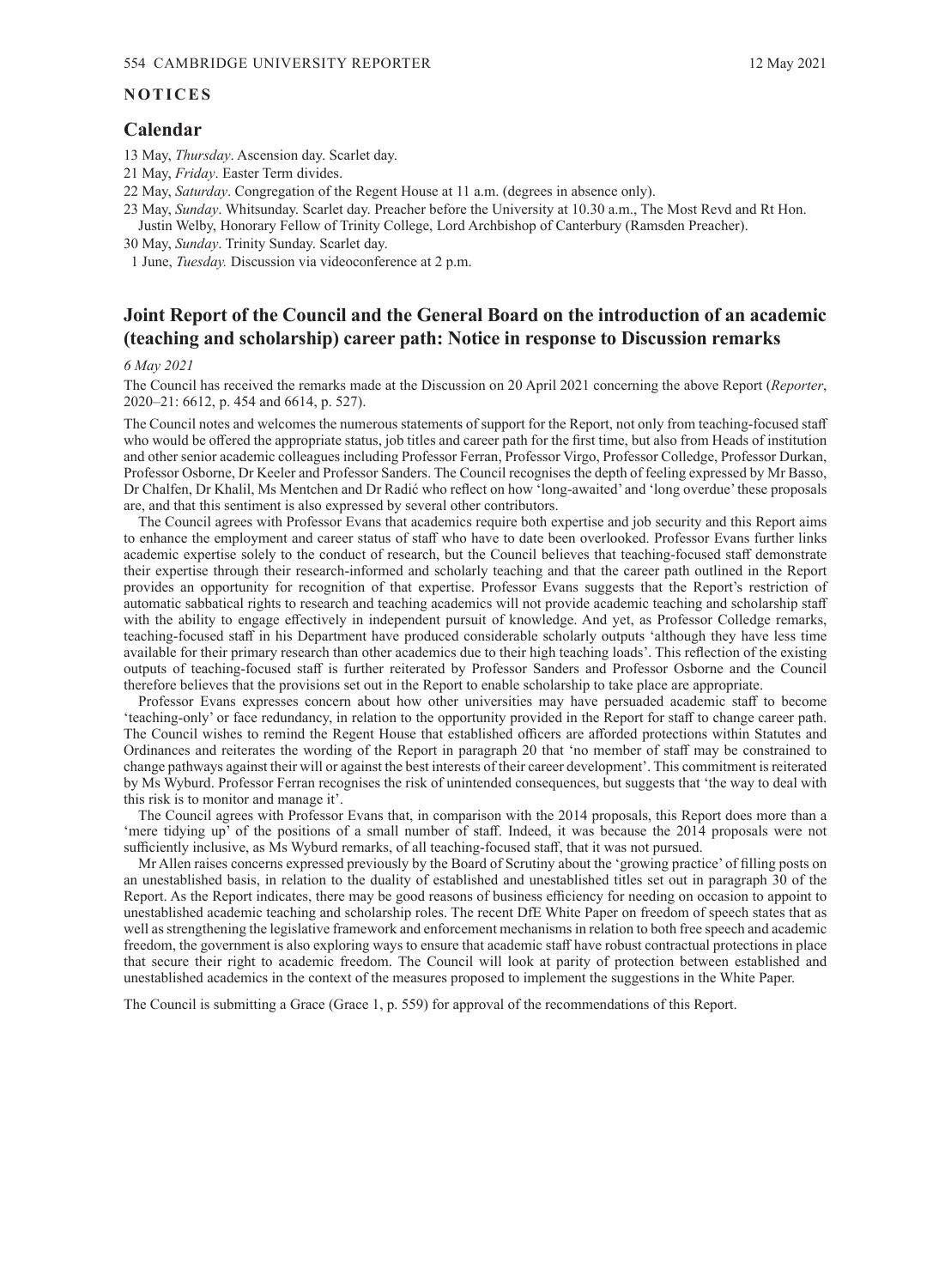## <span id="page-2-0"></span>VA CANCIES, APPOINTMENTS, ETC.

# **Vacancies in the University**

A full list of current vacancies can be found at<https://www.jobs.cam.ac.uk>

**Clinical Lecturer in General Psychiatry in the Department of Psychiatry**; tenure: four years (or until CCT); salary: [£35,155–£62,179 or £34,563–£59,845 or £39,467–£53,077; closing date: 13](https://www.jobs.cam.ac.uk/job/28880/) June 2021; further details: https://www.jobs. cam.ac.uk/job/28880/; quote reference: RN25855

**Clinical Lecturer in Neurology (Dementia) in the Department of Clinical Neurosciences**; tenure: four years (or until CCT); salary: £35,155–£62,179 or £34,563–£59,845 or £39,467–£53,077; closing date: 13 June 2021; further details: [https://www.jobs.cam.ac.uk/job/29223/; qu](https://www.jobs.cam.ac.uk/job/29223/)ote reference: ZE26155

**Clinical Lecturer in Neurology (Multiple Sclerosis Research) in the Department of Clinical Neurosciences**; tenure: four years (or until CCT); salary: £35,155–£62,179 or £34,563–£59,845 or £39,467–£53,077; closing date: 13 June 2021; further details: [https://www.jobs.cam.ac.uk/job/29222/; qu](https://www.jobs.cam.ac.uk/job/29222/)ote reference: ZE26154

*The University values diversity and is committed to equality of opportunity.*

*The University has a responsibility to ensure that all employees are eligible to live and work in the UK.*

# **REGULATIONS FOR EXAMINATIONS**

# **Computer Science Tripos**

(*[Statutes and Ordinances](https://www.admin.cam.ac.uk/univ/so/pdfs/2020/ordinance04.pdf#page=44)*, p. 301)

#### **With effect from 1 October 2020**

The General Board, on the recommendation of the Faculty Board of Computer Science and Technology, has approved the amendment of the regulations for the Computer Science Tripos so as to introduce a new regulation permitting students to proceed to Part III from another Tripos, and to introduce two new regulations to support the diversification of assessment.

By adding new Regulations 9 and 10 and new text at the end of Regulation 19 to read as follows and renumbering the existing regulations accordingly:

**9.** The Head of the Department shall announce by Notice, not later than the end of the Easter Term preceding the examination, the mode of examination for each paper.

**10.** For papers to be examined wholly or partly by coursework and the units of assessment, the Head of the Department shall announce by Notice, not later than the start of the Michaelmas Term next preceding the examination, the nature of the work to be undertaken and the dates by which, and the manner in which, the results of such work are to be presented.

[**19.**] A student who has obtained honours in any other Tripos may be a candidate for honours in Part III in the year after so obtaining honours, provided that the student:

- (*a*) meets all requirements listed above; and
- (*b*) satisfies the Faculty Board that he or she has sufficient background knowledge to attempt the examination.

The General Board is satisfied that no candidate's preparation for the examination in 2021 has been affected.

# **Engineering Tripos, Part Ib**

(*[Statutes and Ordinances](https://www.admin.cam.ac.uk/univ/so/pdfs/2020/ordinance04.pdf#page=64)*, p. 321)

#### **With immediate effect**

The General Board, on the recommendation of the Faculty Board of Engineering, has given permission for an amendment to the Schedule appended to the regulations for the Engineering Tripos. The amendment reflects the changed name of an institution approved for the purpose of Regulation 23 (Exchange Programmes), by replacing 'École Centrale Paris' with 'CentraleSupélec'.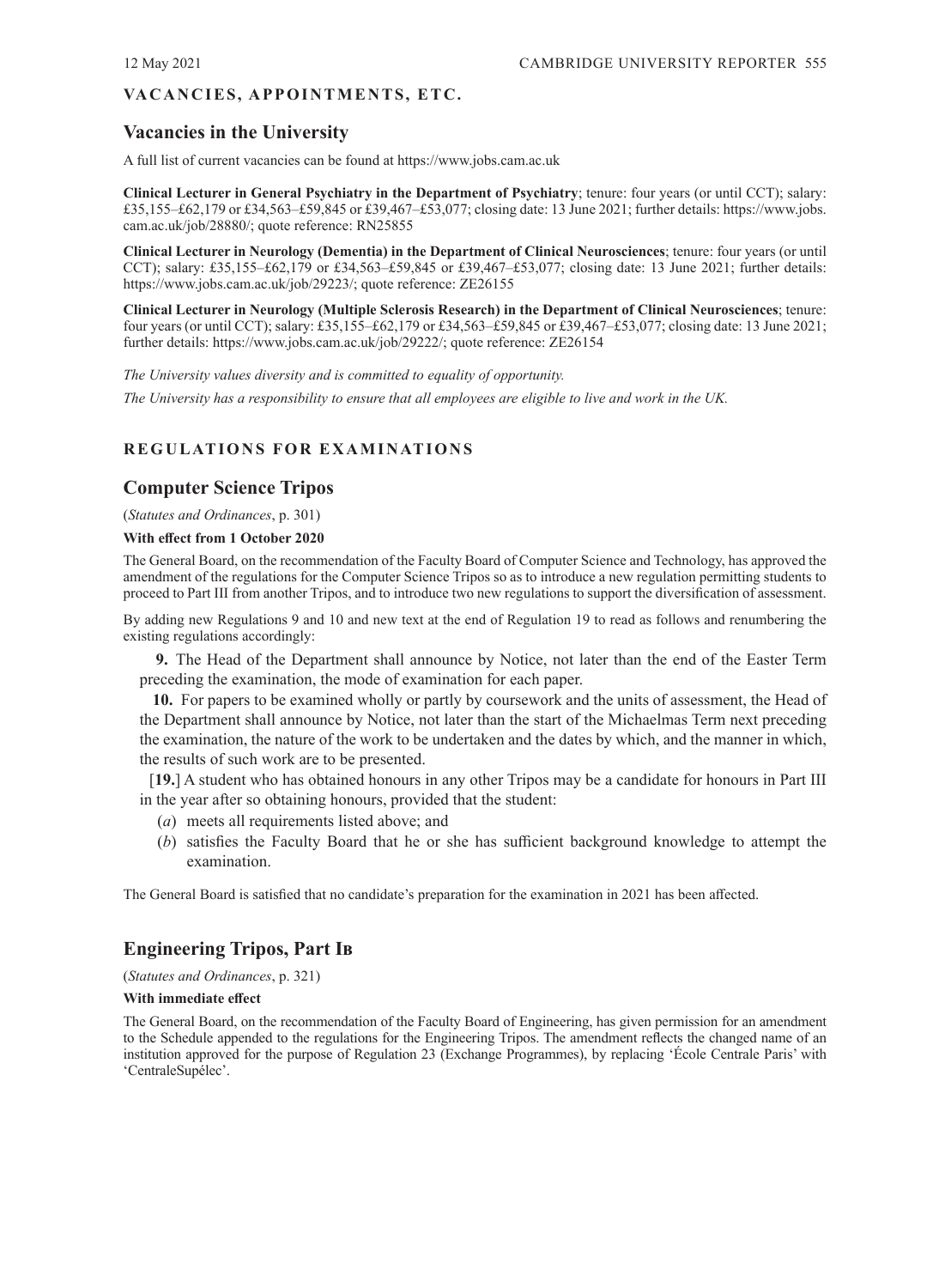## <span id="page-3-0"></span>**English Tripos (Old Regulations), Part I**

## (*[Statutes and Ordinances](https://www.admin.cam.ac.uk/univ/so/pdfs/2020/ordinance04.pdf#page=69)*, p. 326)

#### **With effect from 1 October 2021**

The General Board, on the recommendation of the Faculty Board of English, has approved an amendment to the regulations for Part I of the English Tripos (Old Regulations) to add a borrowed paper from the Asian and Middle Eastern Studies Tripos. The amendment is as follows:

Regulation 14.

By inserting the following in the list of papers:

Paper 10Q. Japanese literature (Paper J.8 of Part Ib of the Asian and Middle Eastern Studies Tripos)

## **English Tripos (New Regulations), Part Ib**

(*[Statutes and Ordinances](https://www.admin.cam.ac.uk/univ/so/pdfs/2020/ordinance04.pdf#page=78)*, p. 335)

#### **With effect from 1 October 2021**

The General Board, on the recommendation of the Faculty Board of English, has approved an amendment to the regulations for Part Ib of the English Tripos (New Regulations) to add a borrowed paper from the Asian and Middle Eastern Studies Tripos. The amendment is as follows:

Regulation 18.

By inserting the following in the list of papers:

Paper 10Q. Japanese literature (Paper J.8 of Part Ib of the Asian and Middle Eastern Studies Tripos)

## **History and Modern Languages Tripos: Correction**

#### (*[Statutes and Ordinances](https://www.admin.cam.ac.uk/univ/so/pdfs/2020/ordinance04.pdf#page=93)*, p. 350)

#### **With effect from 1 October 2020**

Further to the Notice published on 27 January 2021 (*Reporter*[, 6604, 2020–21, p.](https://www.admin.cam.ac.uk/reporter/2020-21/weekly/6604/6604.pdf#page=12) 315), the General Board, on the recommendation of the Faculty Board of Modern and Medieval Languages and Linguistics, gives notice of the following corrections to the regulations for the History and Modern Languages Tripos.

In Regulation 13, it should have been noted that Paper 14, European History, *c*. 900–*c*. 1450, **will be** available to candidates for Part Ib in 2020–21.

In Regulations 13 and 15, references to Papers 12–22 should have been updated to refer to Papers 12–**23**.

## **Master of Education**

(*[Statutes and Ordinances](https://www.admin.cam.ac.uk/univ/so/pdfs/2020/ordinance07.pdf#page=21)*, p. 464)

#### **With effect from 1 October 2021**

The General Board, on the recommendation of the Degree Committee for the Faculty of Education, has approved the amendment of the title of one of the pathways listed under Regulation 8 for the degree of Master of Education, from 'Educational leadership and school improvement' to 'Educational leadership and improvement'.

## **Biological Science for the M.Phil. Degree by thesis**

#### (*[Statutes and Ordinances](https://www.admin.cam.ac.uk/univ/so/pdfs/2020/ordinance07.pdf#page=66)*, p. 509)

#### **With effect from 1 October 2021**

The General Board, on the recommendation of the Postgraduate Committee, has approved an amendment to the regulation for the subject of Biological Science for the degree of Master of Philosophy by thesis, to enable the Degree Committee for the Faculties of Clinical Medicine and Veterinary Medicine to approve subjects for the thesis in addition to the Degree Committee for the Faculty of Biology, by inserting the following text at the end of the first sentence:

or the Degree Committee for the Faculties of Clinical Medicine and Veterinary Medicine.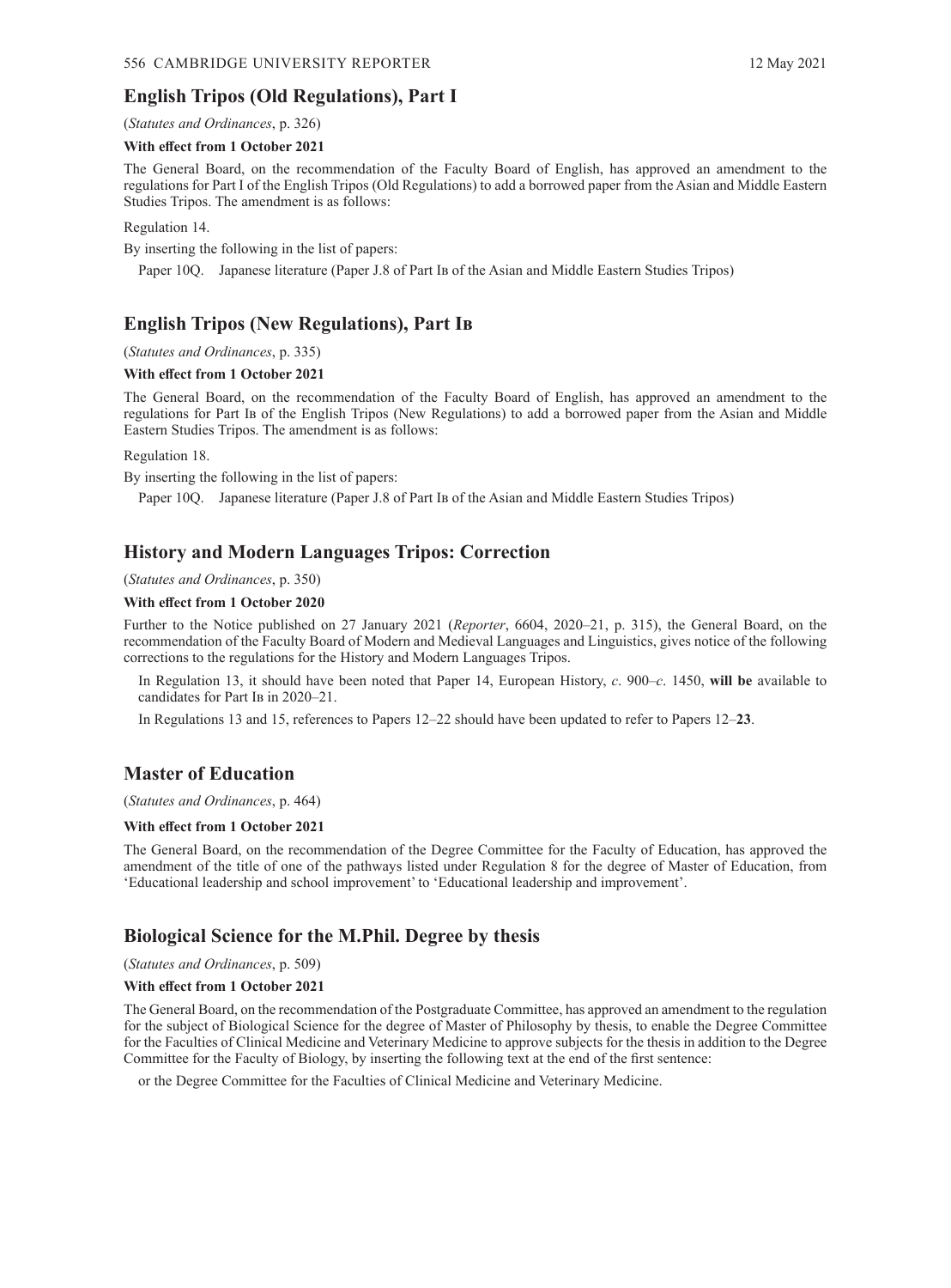# <span id="page-4-0"></span>**Education for the M.Phil. Degree by advanced study**

#### (*[Statutes and Ordinances](https://www.admin.cam.ac.uk/univ/so/pdfs/2020/ordinance07.pdf#page=84)*, p. 527)

#### **With effect from 1 October 2021**

The General Board, on the recommendation of the Degree Committee for the Faculty of Education, has approved the amendment of the title of one of the pathways for the examination in Education for the degree of Master of Philosophy by advanced study from 'Educational leadership and school improvement' to 'Educational leadership and improvement'.

## **NOTICES BY FACULTY BOARDS, ETC.**

# **Physical Science (Nanoscience and Nanotechnology) for the M.Res. Degree, 2021–22**

The Degree Committee for the Faculty of Physics and Chemistry gives notice that the modules available to candidates for examination in Physical Science (Nanoscience and Nanotechnology) for the degree of Master of Research in 2021–22, and the form of examination for each module, shall be as follows:

| NE.01           | Characterisation techniques                                                                                                  | Core     | Examination                                                   |
|-----------------|------------------------------------------------------------------------------------------------------------------------------|----------|---------------------------------------------------------------|
| <b>NE.04</b>    | Nanofabrication techniques                                                                                                   | Core     | Examination                                                   |
| NE.05           | Nanomaterials                                                                                                                | Core     | Examination                                                   |
| <b>NE.06</b>    | Nanochemistry                                                                                                                | Core     | Examination                                                   |
| NE.07           | Physics at the nanometre-scale                                                                                               | Core     | Examination                                                   |
| <b>NE.08</b>    | Bionanotechnology                                                                                                            | Core     | Examination                                                   |
| NE.09           | Nanoelectrochemistry                                                                                                         | Optional | Examination                                                   |
| <b>NE.10</b>    | Energy harvesting                                                                                                            | Optional | Examination                                                   |
| NE.11           | Nano self-assembly                                                                                                           | Core     | Examination                                                   |
| Coursework      | Science communication in media, business and research                                                                        | Core     | Coursework                                                    |
| Coursework      | Societal and ethical dimensions of micro- and<br>nanotechnology                                                              | Core     | Coursework                                                    |
| Coursework      | Nurturing and managing innovation in science                                                                                 | Core     | Coursework                                                    |
| Practicals      | Practical training course                                                                                                    | Core     | Coursework                                                    |
| Nanointegration | Nanointegration training course                                                                                              | Core     | Coursework                                                    |
| Projects        | Mini project I (up to $3,000$ words), plus<br>Mini-project II (up to 3,000 words), plus<br>Midi-project (up to 10,000 words) | Core     | Written reports                                               |
| Proposal        | Formulation and defence of a Ph.D. project proposal                                                                          | Core     | Written report,<br>Oral presentation, and<br>Oral examination |

The taught modules (NE.xx) are taught in the Michaelmas and Lent Terms and will be assessed by two formal written examinations in the Easter Term.

**Paper 1:** The three-hour examination paper will contain two sections; candidates will be required to answer questions from both sections:

Section A – answer any three questions. The three questions in total carry one third of the credit for the paper. Section B – answer any two questions. Each question carries one third of the credit for the paper.

Modules examined are Characterisation techniques (NE.01), Nanofabrication techniques (NE.04), Nanochemistry (NE.06), Nanoelectrochemistry (NE.09), and Energy harvesting (NE.10).

**Paper 2:** The three-hour examination paper will contain two sections; candidates will be required to answer questions from both sections:

Section A – answer any three questions. The three questions in total carry one third of the credit for the paper. Section B – answer any two questions. Each question carries one third of the credit for the paper.

Modules examined are Nanomaterials (NE.05), Physics at the nanometre-scale (NE.07), Bionanotechnology (NE.08), and Nano self-assembly (NE.11).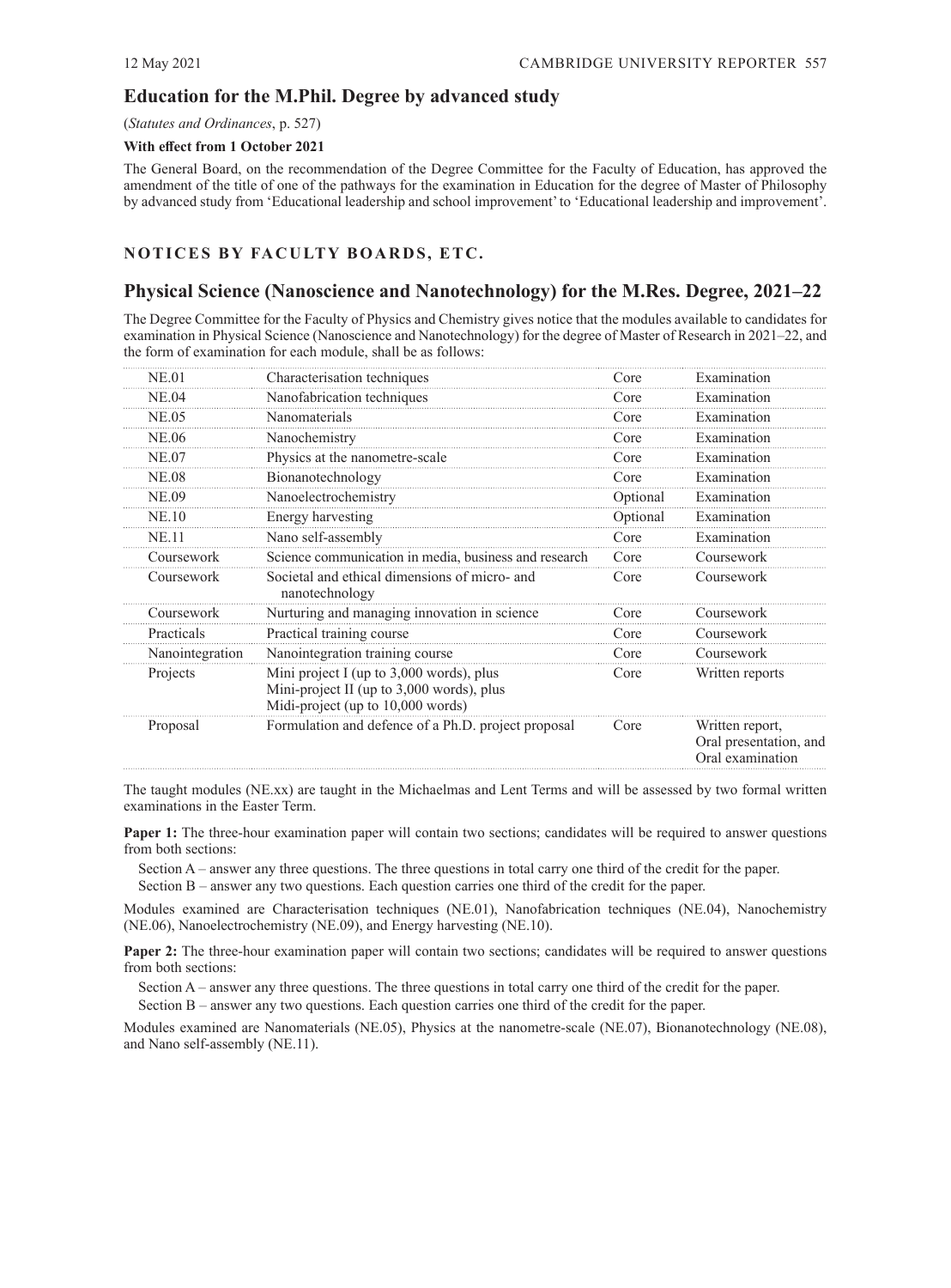## <span id="page-5-0"></span>**Conservation Leadership for the M.Phil. Degree, 2021–22**

The Degree Committee for the Faculty of Earth Sciences and Geography gives notice that the modules available to candidates for examination in Conservation Leadership for the degree of Master of Philosophy in 2021–22 and the form of examination of each module shall be as follows:

| Component i | Reference i Name |                                               | Mode of assessment and weighting |
|-------------|------------------|-----------------------------------------------|----------------------------------|
|             |                  | Conservation leadership problems and practice | Exercise $(10\%)$                |
|             |                  | Conservation enterprise                       | Essay $(10\%)$                   |
|             |                  | Conservation management                       | Exercise $(10\%)$                |
|             |                  | Communicating conservation                    | Exercise $(10\%)$                |
|             |                  | Conservation governance                       | Essay $(10\%)$                   |
|             |                  | Innovation for conservation leadership        | Coursework $(10\%)$              |
|             |                  | <b>Placement Report</b>                       | Report $(35\%)$                  |
|             |                  |                                               | Oral assessment (5%)             |

#### **Compulsory modules**

# **Micro- and Nanotechnology Enterprise for the M.Phil. Degree, 2021–22**

The Degree Committee for the Faculty of Physics and Chemistry gives notice that the modules available to candidates for the examination in Micro- and Nanotechnology Enterprise for the degree of Master of Philosophy in 2021–22 will be as stated below.

| All modules assessed by examination will be examined in two three-hour examinations. |  |  |  |  |  |
|--------------------------------------------------------------------------------------|--|--|--|--|--|
|--------------------------------------------------------------------------------------|--|--|--|--|--|

| Reference    | Name                                                            | Mode of assessment                 |  |
|--------------|-----------------------------------------------------------------|------------------------------------|--|
| <b>NE.01</b> | Characterisation techniques                                     | Examination                        |  |
| <b>NE.02</b> | MEMS design                                                     | Coursework                         |  |
| <b>NE.04</b> | Nanofabrication techniques                                      | Examination                        |  |
| <b>NE.05</b> | Nanomaterials                                                   | Examination                        |  |
| NE.06        | Nanochemistry                                                   | Examination                        |  |
| <b>NE.07</b> | Physics at the nanometre-scale                                  | Examination                        |  |
| <b>NE.08</b> | Bionanotechnology                                               | Examination                        |  |
| <b>NE.09</b> | Nanoelectrochemistry                                            | Examination                        |  |
| <b>NE.10</b> | Energy harvesting                                               | Examination                        |  |
| <b>NE.11</b> | Nano self-assembly                                              | Examination                        |  |
|              | Science communication in business                               | Coursework                         |  |
|              | Science communication in media                                  | Coursework                         |  |
|              | Science communication in research                               | Coursework                         |  |
|              | Societal and ethical dimensions of micro- and<br>nanotechnology | Coursework                         |  |
| <b>NMIS</b>  | Nurturing and managing innovation in science                    | Coursework                         |  |
|              | Practicals                                                      | Coursework                         |  |
|              | Literature survey/patent search                                 | Report of up to 5,000 words        |  |
|              | Research/business project                                       | Dissertation of up to 15,000 words |  |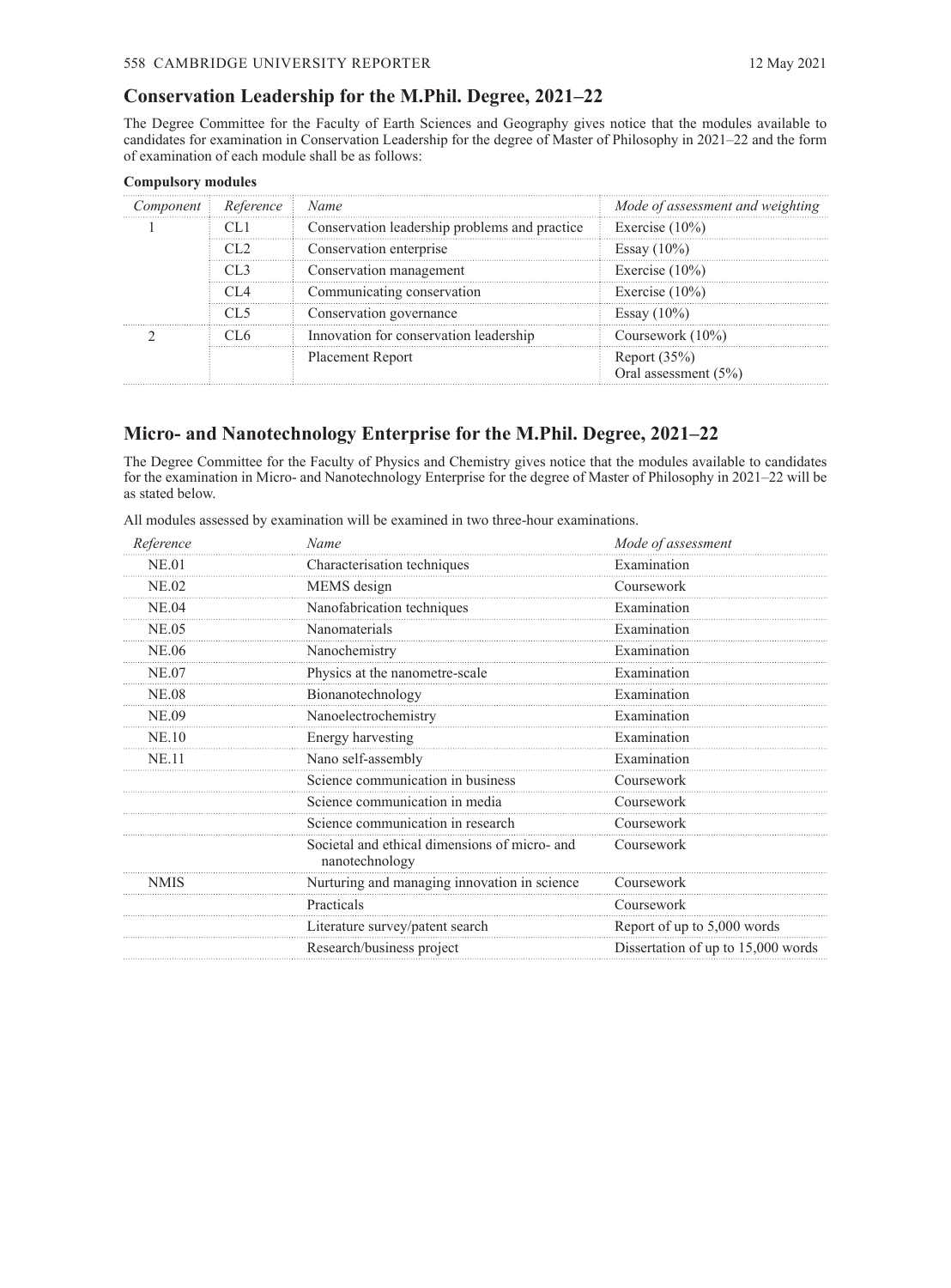## <span id="page-6-0"></span>**OBITUARIES**

# **Obituary Notices**

Professor David Edward Newland, M.A., Sc.D., FREng, FIMechE, FIET, Emeritus Fellow of Selwyn College, Professor of Engineering (1875) Emeritus and former Head of the Department of Engineering, sometime Deputy Vice‑Chancellor, died on 9 December 2020, aged 84 years.

Milivoje Panić, M.A., Ph.D., Emeritus Fellow and formerly Bursar of Selwyn College, member of Trinity College, died on 19 February 2021, aged 85 years.

The Right Reverend Robert Maynard Hardy, CBE, M.A., Honorary Fellow, former Fellow and Chaplain and sometime Acting Dean of Chapel and Chaplain of Selwyn College, member of Clare College, formerly Lord Bishop of Lincoln, died on 9 April 2021, aged 84 years.

## **GRACES**

# **Graces submitted to the Regent House on 12 May 2021**

The Council submits the following Graces to the Regent House. These Graces, unless they are withdrawn or a ballot is requested in accordance with the regulations for Graces of the Regent House (*[Statutes and Ordinances](https://www.admin.cam.ac.uk/univ/so/pdfs/2020/ordinance01.pdf#page=3)*, p. 105) will be deemed to have been approved at **4 p.m. on Friday, 21 May 2021**. Further information on requests for a ballot or the amendment of Graces is available to members of the Regent House on the Regent House Petitions site.§

**1.** That the recommendations in paragraph 31 of the Joint Report of the Council and the General Board, dated [24 March 2021, on the introduction of an academic \(teaching and scholarship\) career path \(](https://www.admin.cam.ac.uk/reporter/2020-21/weekly/6612/6612.pdf#page=13)*Reporter*, 6612, 2020–21, p. 454) be approved.<sup>1</sup>

**2.** That the recommendations in paragraph 2 of the Report of the General Board, dated 19 April 2021, on the establishment of a Professorship (*Reporter*[, 6613, 2020–21, p. 474](https://www.admin.cam.ac.uk/reporter/2020-21/weekly/6613/6613_public.pdf#page=7)) be approved.

<sup>1</sup> See the Council's [Notice, p.](#page-1-0) 554.

§ See [https://www.governance.cam.ac.uk/governance/key-bodies/RH-Senate/Pages/RH-Petitions.aspx fo](https://www.governance.cam.ac.uk/governance/key-bodies/RH-Senate/Pages/RH-Petitions.aspx)r details.

# **ACTA**

# **Approval of Graces submitted to the Regent House on 28 April 2021**

The Graces submitted to the Regent House on 28 April 2021 (*Reporter*[, 6614, 2020–21, p.](https://www.admin.cam.ac.uk/reporter/2020-21/weekly/6614/6614.pdf#page=34) 526) were approved at 4 p.m. on Friday, 7 May 2021.

E. M. C. RAMPTON, *Registrary*

**END OF THE OFFICIAL PART OF THE 'REPORTER'**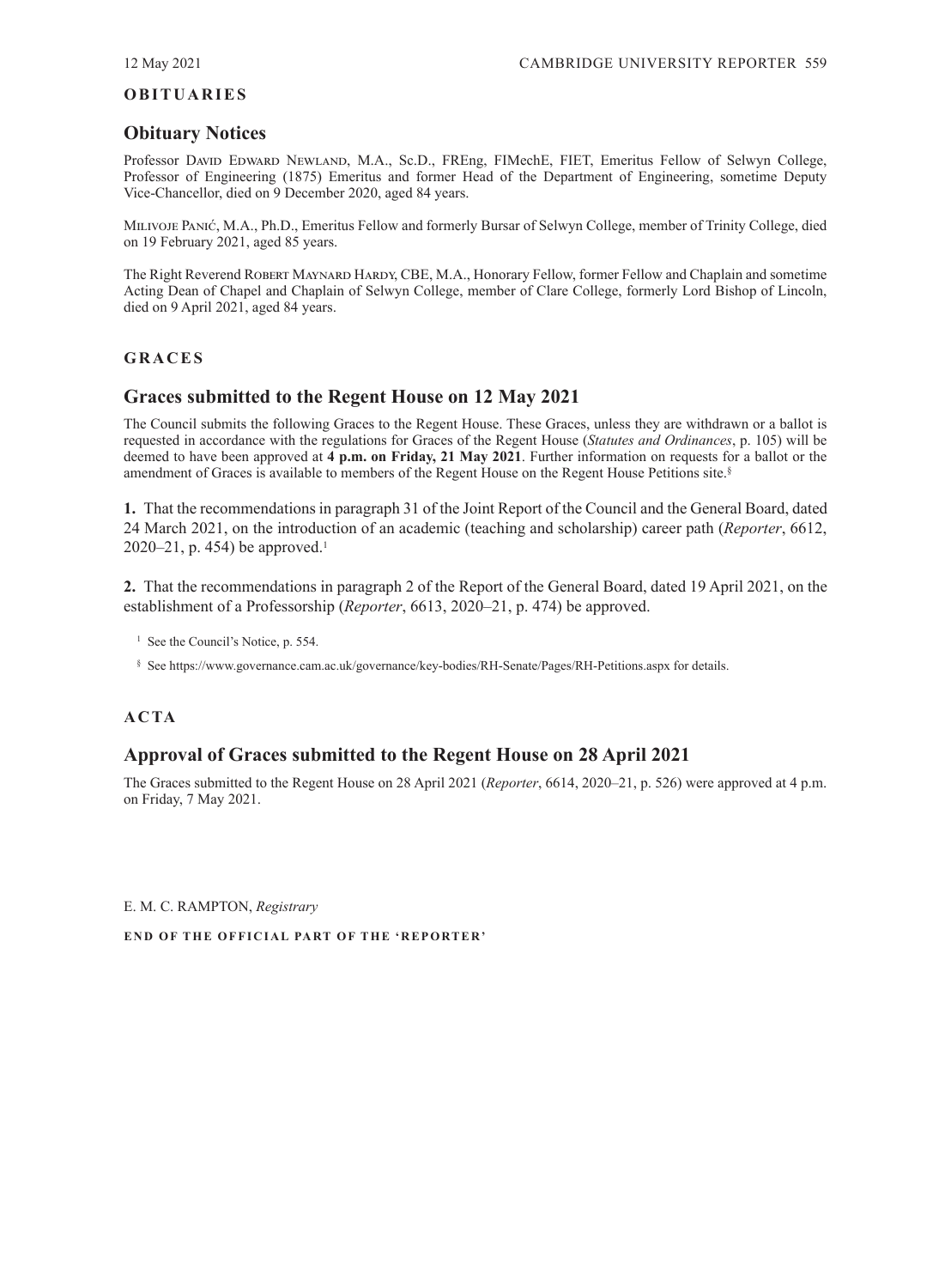#### <span id="page-7-0"></span>**REPORT OF DISCUSSION**

## **Tuesday, 4 May 2021**

A Discussion was held by videoconference. Deputy Vice-Chancellor Professor Dame Sarah Worthington was presiding, with the Registrary's deputy, the Senior Proctor, the Junior Pro-Proctor and nine other persons present.

The following items were discussed:

#### *The University's Recovery Programme and its projects*

(*Reporter*[, 6613, 2020–21, p.](https://www.admin.cam.ac.uk/reporter/2020-21/weekly/6613/6613_public.pdf#page=3) 470).

Professor A. D. Neely (Pro-Vice-Chancellor for Enterprise and Business Relations, Department of Engineering, and Sidney Sussex College):

Deputy Vice-Chancellor, I am the Pro-Vice-Chancellor for Enterprise and Business Relations but I am speaking today in my capacity as the principal academic sponsor for the University's Covid Recovery Programme. I have been closely involved in Cambridge's response to Covid since March of last year. I chaired the Crimson Recovery Taskforce that was temporarily established at the beginning of the first lockdown, and have chaired, or have been a member of, other groups established to manage the impact of the pandemic.

The early days of 'recovery' were very much focused on continuing the University and the Colleges' day-to-day functions. Even then, it was clear that the impact of Covid would be long-lasting, and a more strategic response would be necessary to ensure that Cambridge and its people continued to thrive in an uncertain and changed world. The Recovery Programme, which consists of 13 projects, all developed with the constructive scrutiny of the General Board, Council and other central committees, responds to that challenge. I will not go into the detail of each project, but key strategic initiatives include:

- developing an international student recruitment strategy that ensures the University and the Colleges attract the brightest students despite the challenges posed by Covid and Brexit;
- creating a world-class programme of commercially viable short courses, designed by our academics, that will stimulate collaboration between Cambridge Assessment and Cambridge University Press, as well as open up the University to a new student market and revenue stream;
- developing a global approach for infectious disease research focused on improving the health of people in low- and middle-income countries.

Other projects, such as those focused on enhanced financial transparency, strategic procurement, HR transformation and reimagining professional services, will accelerate plans to improve the effectiveness of administrative processes, and play an important role in putting the University on a sustainable financial footing. Those including 'Digital Workplace', 'Supporting our Staff' and 'Re-shaping the Estate' will develop vital infrastructure, policies and support for the programme. They will also contribute to the University's wider academic mission long into the future.

The programme is ambitious and wide-ranging, and those involved are committed to delivering tangible benefits to the University, its Schools, Faculties and Departments, as well as to staff. Regular reports on progress are given by me to the General Board (which acts as a programme board)

The pandemic has shown what is distinctively resilient about Cambridge, but it has also highlighted areas where we need to adapt and improve. The Recovery Programme will ensure that we emerge stronger from the pandemic than when Covid first struck, and that we maintain our position as a leading global university.

#### Dr M. Glover (Academic Secretary):

Deputy Vice-Chancellor, I have been in post as Academic Secretary for a little over a year now, so my experience of working at Cambridge has been defined entirely by the strange and challenging situation that we have all found ourselves in. Much of my time has been spent on activities related to Covid recovery – both dealing with the immediate impact on University operations, and now contributing to the strategic planning underway as part of the Recovery Programme. Within the Recovery Programme, I am responsible for leading the 'Reimagining Professional Services Project', or RPS for short.

The RPS project has a simple but challenging goal: to ensure that the University's professional services support teaching, research and related academic disciplines in the most effective and efficient manner. There are three key areas of focus: our people; the way in which we work; and the administrative processes and systems that we use.

The vast majority of people I have spoken to on the subject are grateful and appreciative of the work done by professional colleagues. But everybody seems to agree that improvements need to be made to our administrative effectiveness and efficiency. One problem is that professional staff are not always integrated across the University, or within areas of professional practice. We have numerous colleagues doing the same things for individual institutions who rarely, if ever, have the opportunity to exchange ideas about best practice. RPS will therefore build a more empowered professional service community; one that works across boundaries and breaks down silos. It will build on the strengths of devolution, but create more opportunities to share knowledge and skills, and for people to develop their careers and progress. An integrated professional service is more likely to make better decisions in support of our academic mission. It is more likely to innovate and work towards common goals, including that of continuous improvement.

The project also links to Finance and Human Resources service transformation programmes, which combine investment in new IT systems with improved and streamlined administrative processes and new models for service delivery. The Finance Transformation Programme itself includes two recovery programme projects: 'Enhanced Financial Transparency' (EFT); and 'Strategic Procurement and Purchasing' (SPP). The former will better align academic planning with transparent budgeting capability across the University, providing tools that will enable Schools, Faculties, Departments, principal investigators and committees among others to understand the consequences of academically prioritised resource decisions, and to deliver to budget. SPP will make major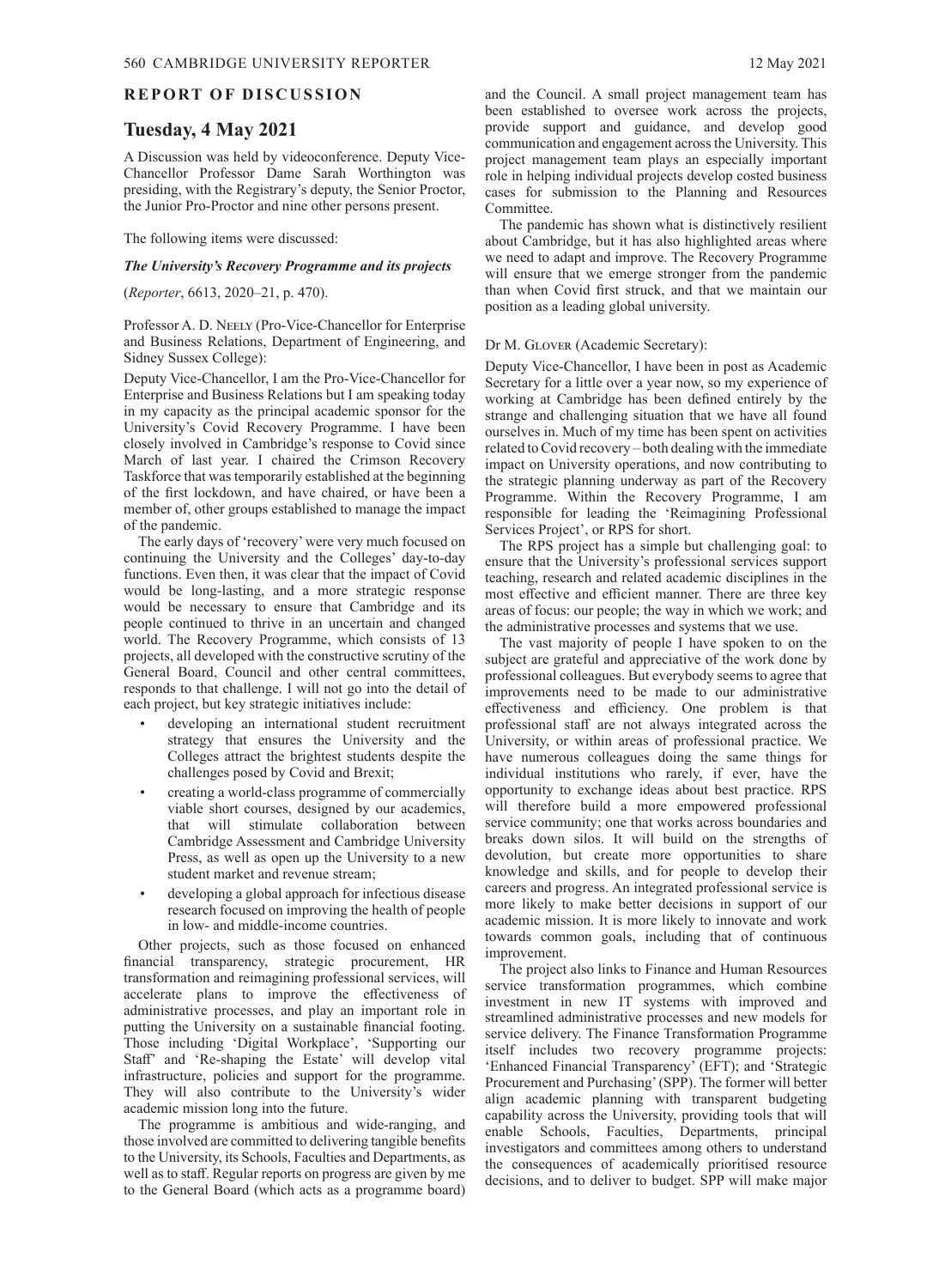improvements in the way the University buys its goods, works and services through behaviour change, improved processes, and new policies and systems. Both will bring significant long-term financial benefit to the University.

Finally, RPS has important interdependencies with other Recovery Programme projects, including those considering the future use of the University's estate and the digital workplace. Its success, as with much of the Recovery Programme, will depend on our ability to exploit and scale up connected opportunities. This is one of the reasons why significant and transformative change is necessary. We cannot develop the kind of agile and responsive professional community I have described without proper support for agile working, appropriate digital infrastructure, or workspaces that support collaboration.

If the project succeeds in its ambition, I believe the benefits will be considerable – to our people, to individual institutions and the University overall.

#### Professor G. R. Evans (Emeritus Professor of Medieval Theology and Intellectual History):

Deputy Vice-Chancellor, what is this document? Council seems to claim ownership of it though it is the General Board which has 'responsibility' for the Recovery Plan (*Reporter*[, 6587, 2019–20, p.](https://www.admin.cam.ac.uk/reporter/2019-20/weekly/6587/section1.shtml#heading2-14) 542). It appears in the *Reporter* under the heading Notices, but it is to be subject to Discussion. It does not begin as a Report should with the statement that the Council or the General Board or both 'beg leave to report to the University'. It is a statement of actions already being taken, although the Regent House has not considered these plans or graced any Recommendations, for none have been made. Nor can it be a consultation document since it invites speakers only to 'comment' on 'projects' already in hand.

I have 'comments', on its place in our governance and its growing costs against its potential value.

#### *The problem of continuation of parallel 'governance' into a second year*

In whatever pigeon-hole in the University's governance it may claim to belong, should this document not begin by explaining why the University continues to be run under 'emergency' powers, more than a year since the Council made its 'temporary' delegation under the University's 'Emergency Management Plan? That Plan was designed for use in a short-term 'incident' or 'emergency'. Nor was the Council's delegation of its powers a year ago intended to continue for more than a short time. Its 16 March 2020 meeting minuted the intention that 'this was to be a temporary delegation until the next ordinary Council meeting'. At its next meeting on 6 April, 'the Vice-Chancellor emphasised that the COVID-19 Gold team and the task forces would only deal with urgent, COVID-19 related matters'.

It seems to have escaped comment that by the Council meeting of 21 April the orientation of this 'extra-ordinary' governance arrangement had changed. The Council was now placing powers in the hands of a Crimson Recovery Taskforce looking far beyond a temporary emergency. 'The Registrary reported on plans for a 'crimson phase'' of the operations of the Recovery Taskforce. In the third stage of its work it would be 'exploring opportunities for the University's future'.

At this point decisions made 'during the 'crimson phase'', relating 'to the University's medium- and longterm future' were still to 'be made by the committees, the General Board and the Council', but the Crimson Recovery Taskforce soon began to take on an appearance of having powers of its own. In an 'Update from the Vice-Chancellor' published on 23 April 2020:

Among the taskforces created to manage the COVID-19 crisis is a Recovery Taskforce. Its main focus will be on overseeing and coordinating the University recovery during what we are calling the 'Crimson' phase.<sup>1</sup>

In the jumbo catch-up issue of the *Reporter* on 29 July last year,<sup>2</sup> the Recovery Plan was published, but by way of a link to a mere set of PowerPoint slides.<sup>3</sup> Among them is one touching on the idea of a 'governance structure' and another mentioning as a 'risk' the need to 'position the plan within existing governance structure'.

We read in the Notice in response to the Board of Scrutiny in the *Reporter* of 24 [March this year](https://www.admin.cam.ac.uk/reporter/2020-21/weekly/6612/6612.pdf#page=6) under the heading 'Recovery Programme 22 March 2021' that 'in July 2020, the Council approved the University's Recovery Programme as developed by the Crimson Recovery Taskforce', giving the General Board responsibility for the overall coordination and monitoring of the implementation phase, with support from a small project management team. There is assurance that 'the General Board and the Council receive regular updates on the Recovery Programme'.

How closely are they scrutinising the work of this Taskforce? The General Board's most recent minutes online are for 21 January, when the 'Pro-Vice-Chancellor for Enterprise and Business Relations gave an update on the progress of projects in the Recovery Programme'. It was simply 'noted' that the current lockdown was challenging 'staff responsible for implementing the projects' and 'it was important to avoid putting excessive pressure on them'.

The most recent online minutes for the Council are for 25 January. Then:

the Pro-Vice-Chancellor (Enterprise and Business Relations) reported that the pacing of the projects within the recovery programme had been reviewed in light of the latest national lockdown, and adjusted to take account of staff capacity and priorities.

The Gold Team meeting under Emergency Management was still taking the top-level decisions:

The Registrary reported that the Gold Team would decide at its meeting later in the week whether to move the University to a new response phase in light of the lockdown.

The Council merely 'noted the update'. Both Council and General Board met on those occasions by Zoom from 10.15–13.00 and considered many matters in less than three hours.

So is this Crimson Taskforce working under Council's minuted deliberations or under the Gold or Bronze groups which have been operating under the University's Emergency Management Plan and not publishing their Minutes?4 The Taskforce is not listed as a committee of the Council,<sup>5</sup> or as a committee of the General Board<sup>6</sup> and neither Gold nor Bronze is to be found on those lists. There are still no published names of the members of the 'project management team' who are 'to direct the Programme' either. The 'annual' 'Officers Numbers' of the *Reporter* last appeared in 2019, on 6 [March \(Part](https://www.admin.cam.ac.uk/reporter/2018-19/special/05/) I) and 5 July (Parts II and [III\). It is true that each of the Project Summaries has a](https://www.admin.cam.ac.uk/reporter/2018-19/special/06/)  section headed 'Governance', including bodies, mainly the General Board, which may be found in the *Statutes and Ordinances*. 7 But there appears to be nowhere for a member of the Regent House to discover who is serving on other bodies listed under 'governance', how appointed or with what remit.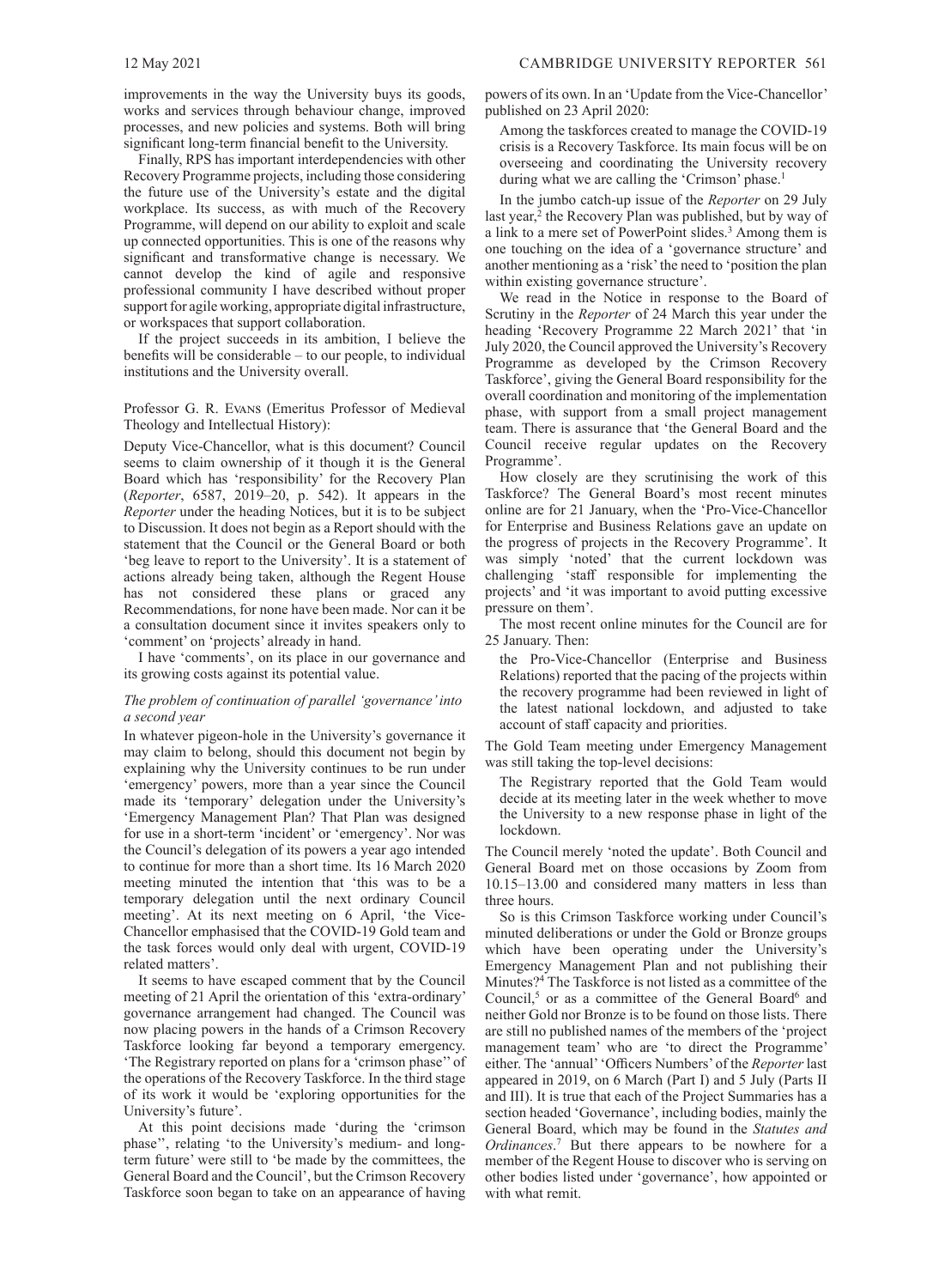#### 562 CAMBRIDGE UNIVERSITY REPORTER 12 May 2021

#### *Value for money?*

The Allocations Report (*Reporter*[, 2020–21, 6593, p.](https://www.admin.cam.ac.uk/reporter/2020-21/weekly/6593/6593.pdf#page=14) 96) mentioned some lack of exactness over the 'costs' of ['recovery'. The Notice in reply to the Discussion \(](https://www.admin.cam.ac.uk/reporter/2020-21/weekly/6597/6597.pdf#page=4)*Reporter*, 6597, 2020–21, p. 157) confessed to a rapidly-expanding estimate of those costs: 'The budget published on 28 October 2020 includes provision for operating costs associated with the Recovery Plan totalling  $\hat{\pounds}1.1m$ , but by now 'the costs of the University Recovery Plan during 2020–21 are provisionally estimated at £10.5m'. Each project within scope of the Recovery Plan would be 'required to submit a business case to the Planning and Resources Committee before funds are released', so that will be all right then.

Yet when I look more closely at the 'detail' to which links are now provided I do not find it easy to understand either the what or the why. Thirteen projects 'carefully designed, costed and resourced', now form a 'suite' and the 'expertise and resources to capitalise on them' have apparently been 'put in place'.

First comes 'International Student Recruitment'. Is that really the most important thing for Cambridge to focus on for the future? If 'ensuring that Cambridge attracts exceptional students from around the globe?' includes 'making new high-quality online courses available to a global audience', are we looking at online delivery with no residence requirement? Will Cambridge be adding Masters courses designed for international attractiveness not because they are inherently worthwhile? On offer is also 'an opportunity to think strategically and creatively about how the University uses its estate'. Will 'innovating, testing and modelling best practice in research culture and the effective use of research facilities' mean giving priority to research which can be marketed? Such 'decisions' would surely require Regent House consent?

There is promised acceleration of:

established work to improve the effectiveness of administrative processes, reduce complexity and put the University on a sustainable financial footing.

A 'case study' is provided on 'lean thinking'. This is apparently being embraced with enthusiasm, for 'training in Introduction to Lean (courses for February, March and April 2021 are fully booked), 222 have attended Analysing Business Processes and 60 have attended Lean Practitioner'.

'Accreditation' is a free-for-all, over which the Government tries to exercise a modicum of control:<sup>8</sup>

Having gained LCS accreditation in September 2020, the team is piloting Lean Practitioner training. Future plans include the development of a Lean for Leaders course.<sup>9</sup>

These courses offer 'accreditation' by Lean Competency System, managed by Lean Competency Services Ltd., an independent company which holds the Cardiff University licence to operate and develop the LCS (with a 'free t-shirt for CPD registrations until the end of May').<sup>10</sup> But Cambridge has had its own degree-awarding powers for more than eight centuries. If it wants its employees to get 'accreditation' for 'lean thinking', why is it not offering its own 'licensed' courses? After all the new Affiliated Titles Career pathway proposes to reward the 'professional trainers' the University is said to need.

#### *Conclusion*

At Council's meeting on 14 December the Pro-Vice-Chancellor (Enterprise and Business Relations) reported (item 436) on 'the development of a communications plan to support the recovery plan'. Council itself was promised a further update on the Plan in Lent Term, prior to the publication of an update in the *Reporter* and the Notice in reply to the Discussion, dated 19 November 2020 (*Reporter*[, 6597, 2020–21, p.](https://www.admin.cam.ac.uk/reporter/2020-21/weekly/6597/6597.pdf#page=4) 157), had promised that an 'update on the Plan will be published in the *Reporter* in Lent Term 2021'. In the Council's Notice in response to the Board of Scrutiny's two Reports for the year in the *Reporter* of 24 March 2021 (*Reporter*, 6612, 2020–21, p. [447\), that had slipped to 'the end of April 2021'. Well](https://www.admin.cam.ac.uk/reporter/2020-21/weekly/6612/6612.pdf#page=6)  here it is.

Just made it then? In the first of its Reports (*Reporter*, [6597, 2020–21, p.](https://www.admin.cam.ac.uk/reporter/2020-21/weekly/6597/6597.pdf#page=6) 159) paragraphs [90–97,](https://www.admin.cam.ac.uk/reporter/2020-21/weekly/6597/6597.pdf#page=16) the Board of Scrutiny considered with concern the 'suspension of normal governance during the pandemic'. We still await that much delayed Notice in response to the Discussion the Council itself called on 14 July 2020 on the Topic of [Concern 'Decisions taken in response to the coronavirus](https://www.admin.cam.ac.uk/reporter/2019-20/weekly/6587/section7.shtml)  (COVID-19) outbreak':

The Programme has an engagement and communications strategy that focuses on enabling two-way communication between stakeholders and projects, and providing timely, engaging and transparent updates about the programme, its work and its successes, to key audiences.

I cannot say I am impressed by the record of two-way communication so far. This 'update' does not tell us how the Covid-19 Recovery Plan grew into this monster:

The way to engage with the Regent House as 'key audience' or 'stakeholder' is by submitting a respectful Report with Recommendations. Why did it not seem necessary to the Council to do that when it approved the transformation of a temporary emergency crisis suspension of the University's normal governance into an open-ended and potentially hugely expensive future project?

<sup>1</sup> [https://www.cam.ac.uk/coronavirus/news/update-from-the](https://www.cam.ac.uk/coronavirus/news/update-from-the-vice-chancellor-14)vice-[chancellor-14](https://www.cam.ac.uk/coronavirus/news/update-from-the-vice-chancellor-14) 

<sup>2</sup> [h](https://www.admin.cam.ac.uk/reporter/2019-20/weekly/6587/section1.shtml#heading2-14)[ttps://www.admin.cam.ac.uk/reporter/2019-20/weekly/6587/](https://www.admin.cam.ac.uk/reporter/2019-20/weekly/6587/) section1.shtml#heading2-14

<sup>3</sup> [https://www.admin.cam.ac.uk/cam-only/reporter/2019-20/](https://www.admin.cam.ac.uk/cam-only/reporter/2019-20/weekly/6587/6587-RecoveryPlan.pdf) weekly/6587/6587-RecoveryPlan.pdf

<sup>4</sup> https://www.governanceandcompliance.admin.cam.ac.uk/ [audit-regulatory-compliance/emergency-planning/university](https://www.governanceandcompliance.admin.cam.ac.uk/audit-regulatory-compliance/emergency-planning/university-emergency-management-plan)emergency-management-plan

<sup>5</sup> [https://www.governance.cam.ac.uk/committees/Pages/](https://www.governance.cam.ac.uk/committees/Pages/council-committees.aspx) council-committees.aspx

<sup>6</sup> [https://www.governance.cam.ac.uk/committees/Pages/GB](https://www.governance.cam.ac.uk/committees/Pages/GB-committees.aspx)committees.[aspx](https://www.governance.cam.ac.uk/committees/Pages/GB-committees.aspx) 

<sup>7</sup> [https://www.admin.cam.ac.uk/cam-only/reporter/2020-21/](https://www.admin.cam.ac.uk/cam-only/reporter/2020-21/weekly/6613/RP-ProjectSummaries.pdf#page=12) weekly/6613/RP-ProjectSummaries.pdf#page=12

<sup>8</sup> <https://www.gov.uk/guidance/standards-and-accreditation>

<sup>9</sup> [https://universityofcambridgecloud.sharepoint.com/sites/](https://universityofcambridgecloud.sharepoint.com/sites/COVIDRecovery/SitePages/Case-study-.aspx)

COVIDRecovery/SitePages/Case-study-.aspx

<sup>10</sup> <https://www.leancompetency.org/lcsframework-introduction/>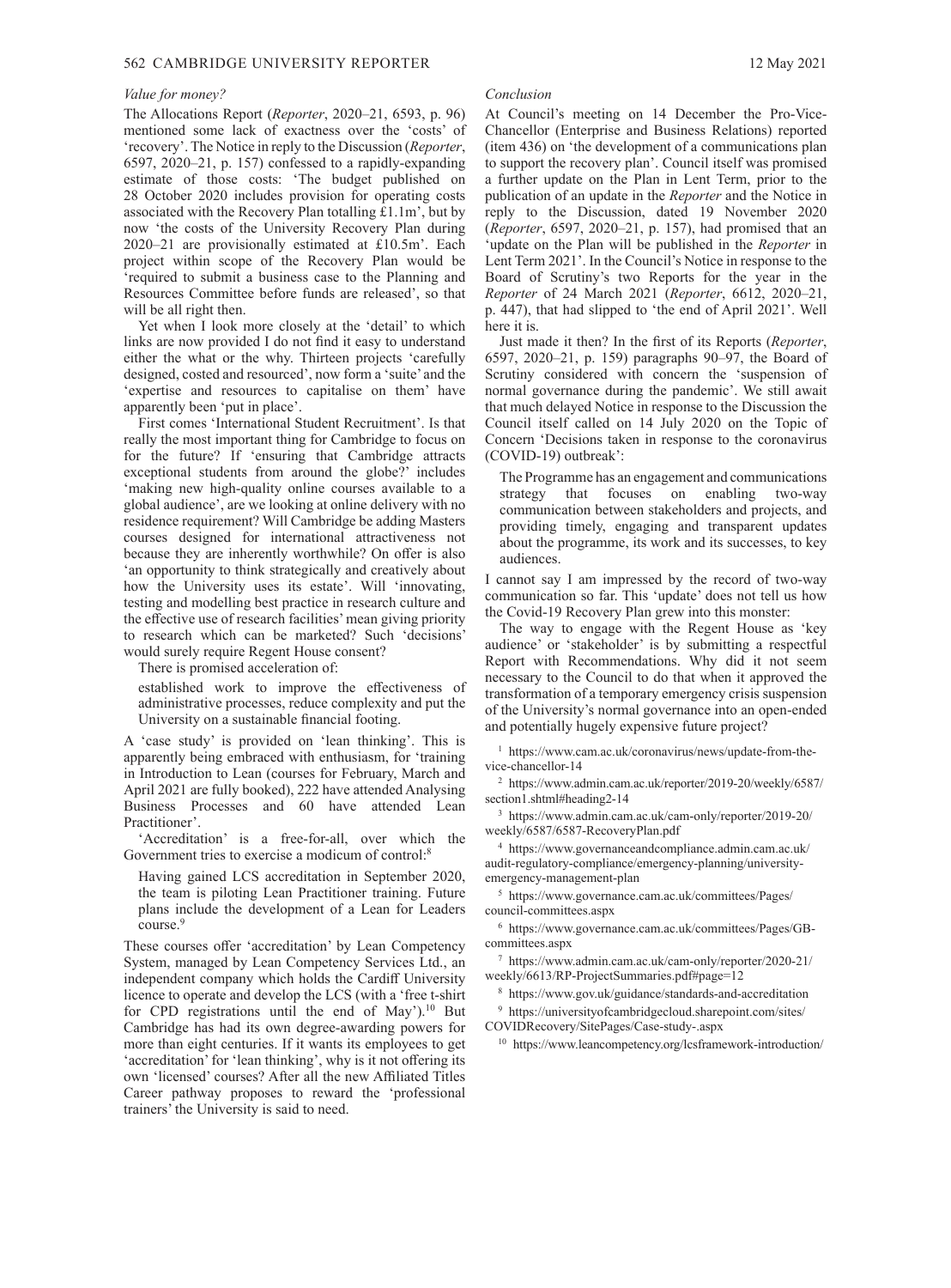<span id="page-10-0"></span>Mr G. P. Allen (Chair of the Board of Scrutiny, and Wolfson College):

Deputy Vice-Chancellor, the Supplementary Report of the Board of Scrutiny on Allocations from the Chest for 2020–21 (*Reporter*[, 2020–21, 6604, p.](https://www.admin.cam.ac.uk/reporter/2020-21/weekly/6604/6604.pdf#page=19) 322) drew attention, in the context of reducing the structural deficit in the Chest, to the need for detailed information and consultation about the scale and timescale of various initiatives to generate additional income or reduce costs. This Discussion and the Recovery Programme overview published on 21 April 2021 (*Reporter*[, 2020–21, 6613, p.](https://www.admin.cam.ac.uk/reporter/2020-21/weekly/6613/6613_public.pdf#page=3) 470) are therefore welcome.

The Programme, comprising thirteen projects at various stages of development and financial viability, to be undertaken over uncertain timescales, appears to a significant extent to be a re-branding of various initiatives which were already in progress prior to the pandemic, some for several years; specific projects, including 1. International Student Recruitment, 11. Reimagining Professional Services, and 12. Strategic Procurement and Purchasing offer the prospect of increasing income or reducing costs, while others including 3. Research Culture and 8. Cambridge Impact on Society give the slight impression of being opportunistic projects which have attracted additional funding for activities that were, or should have been, happening anyway. We should not lose sight of the basic needs to increase revenue and deliver cost savings on a specific timescale, as well as the need to improve efficiency and effectiveness.

At this stage there may be no harm in scattering the seeds widely and seeing which, with the benefit of some initial support, will germinate and flourish. However, it will be important for the General Board to monitor progress closely to ensure projects are: (*a*) clearly deliverable in a sensible timeframe; and (*b*) have credible quantified financial or other specific service-level benefits. There is clearly a risk of the workload of such a large programme exceeding the available 'bandwidth' among hard-pressed staff who have already borne much of the burden of responding to the crisis of the last year. Accordingly, the Board may need to prioritise efforts on projects which are likely to deliver the most significant overall benefits, including the promise of a financial return. Furthermore, the programme currently has a strong feel of 'top down' in a very 'bottom up' University. Success or otherwise will depend on continuous engagement with Departments and a focus on effective execution, through deployment of technology, skilful management and good communication from the centre, to demonstrate gains in efficiency as well as, ideally, a tangible financial benefit to the institutions involved.

The Board of Scrutiny looks to the forthcoming Allocations Report to provide more detailed quantification of the structural deficit and the contribution and timescale for addressing it through the current Programme.

## *Report of the General Board, dated 19 April 2021, on the establishment of a Professorship*

(*Reporter*[, 6613, 2020–21, p.](https://www.admin.cam.ac.uk/reporter/2020-21/weekly/6613/6613_public.pdf#page=7) 474).

No remarks were made on this Report.